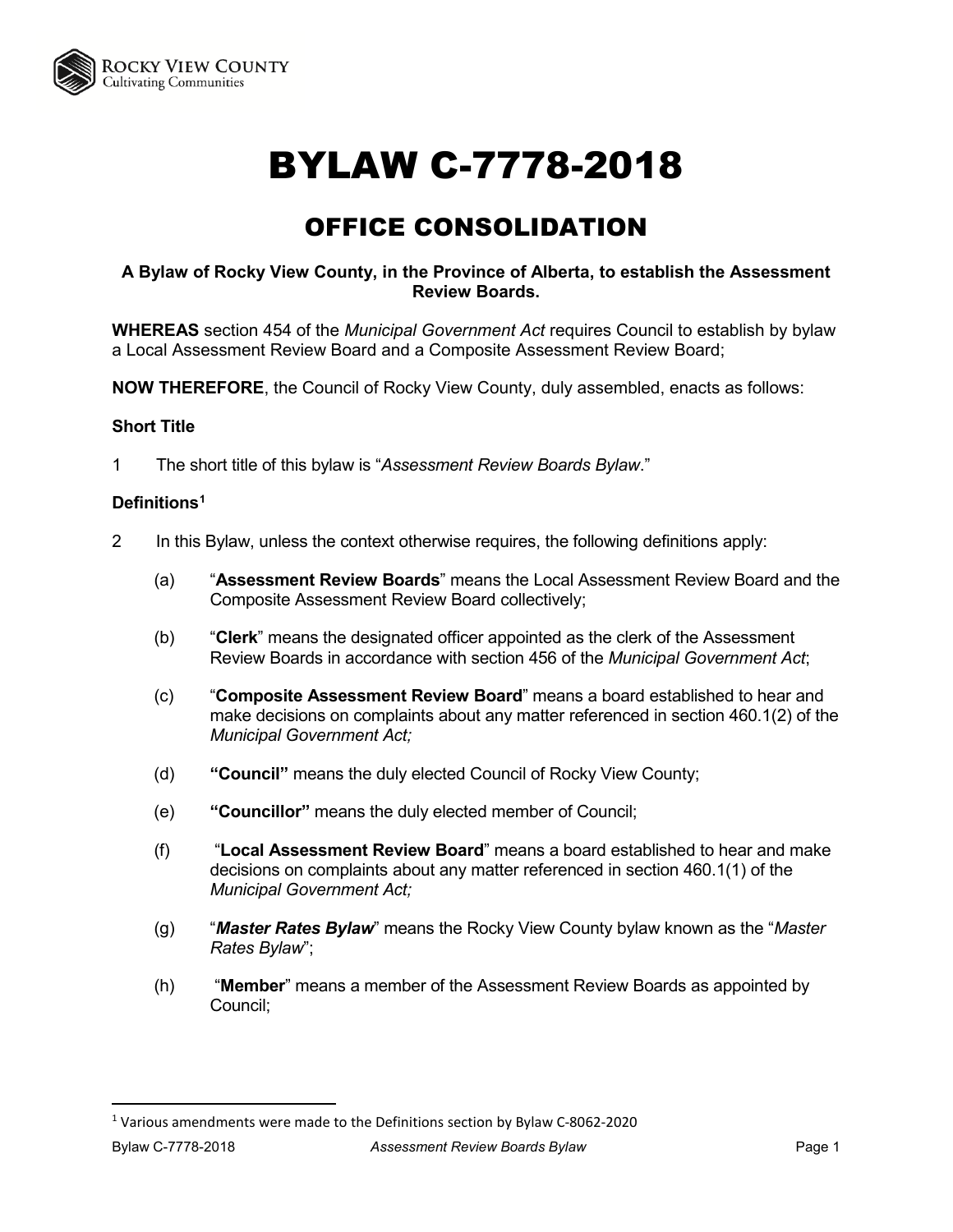

- (i) **"***Municipal Government Act"* means the *Municipal Government Act,* RSA 2000, c M-26; and
- (j) **"Rocky View County"** means Rocky View County as a municipal corporation established pursuant to the laws of the Province of Alberta and the area within the jurisdictional boundaries of Rocky View County, as the context of this Bylaw so requires.

#### **Establishment of Boards**

- 3 Council hereby establishes the following boards:
	- (a) Local Assessment Review Board; and
	- (b) Composite Assessment Review Board.

#### **Appointment of Members**

- 4 At its Annual Organizational Meeting, Council appoints up to fifteen Members. Councillors are appointed for a two year term and members at large are appointed for three year terms and in a manner that the expiry dates of their appointments are staggered. Council may make appointments outside of the Annual Organizational Meeting as deemed necessary.[2](#page-1-0)
- 4.1 Notwithstanding sections 20 and 21 of *Boards and Committees Bylaw C-7778-2018* and any other provisions in this bylaw or any other County bylaw, Members are not required to be residents of Rocky View County.<sup>[3](#page-1-1)</sup>
- 5 Notwithstanding section 4, a Member may be re-appointed when their term expires but the person must re-apply for appointment.
- 6 In the event a Member is unable to finish their appointed term, Council may appoint a replacement whose term will end at the following Organizational Meeting, at which time the replacement Member may re-apply.
- 6.1 Notwithstanding any other provisions in this Bylaw, if a Member's term expires before a decision is issued on a complaint heard by the Member, the Member remains a duly appointed Member for the purpose of completing the complaint hearing and issuing a decision in that complaint.<sup>[4](#page-1-2)</sup>
- 7 Section Deleted<sup>[5](#page-1-3)</sup>

<span id="page-1-0"></span> <sup>2</sup> Bylaw C-8062-2020, Bylaw C-8076-2020, Bylaw C-8201-2021

<span id="page-1-1"></span><sup>&</sup>lt;sup>3</sup> Bylaw C-8076-2020<br><sup>4</sup> Bylaw C-8062-2020, Bylaw C-8076-2020

<span id="page-1-3"></span><span id="page-1-2"></span><sup>5</sup> Bylaw C-7855-2018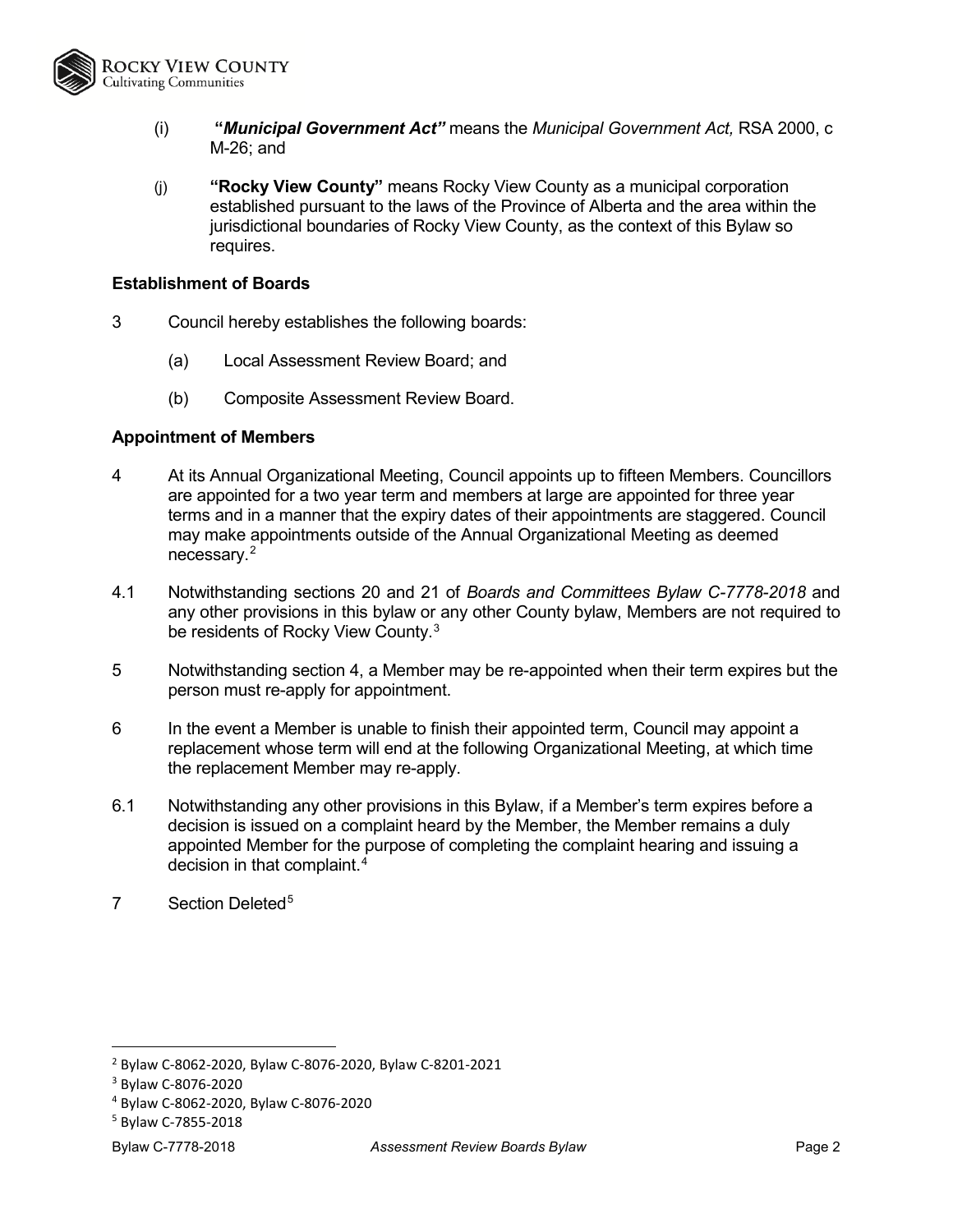

# **Appointment of Chair**

- 8 The Chair must be a Councillor and is appointed by Council at the annual organizational meeting for a two year term and the Vice-Chair may be a Councillor or member at large appointed by the Assessment Review Boards for a two year term. $^6$  $^6$
- 8.1 If Council has not appointed the Chair, the Municipal Clerk or their designate will preside over the election of the Chair of the Assessment Review Boards.<sup>[7](#page-2-1)</sup>
- 9 The Chair of the Assessment Review Boards is the Chair of both the Local Assessment Review Board and the Composite Assessment Review Board.
- 9.1 The Vice Chair will take over the duties of the Chair whenever the Chair is unable to perform the duties of the Chair.<sup>[8](#page-2-2)</sup>

#### **Remuneration**

10 Remuneration and traveling expenses for Members are as established by Council policy."<sup>[9](#page-2-3)</sup>

#### **Clerk of the Assessment Review Board**

11 The Chief Administrative Officer is the designated Clerk of the Assessment Review Boards.

#### **Filing a Complaint**

- 12 The complainant and respondent must each submit to the Assessment Review Boards four copies of their disclosure documents in accordance with the *Matters Relating to Assessment Complaints Regulation*, Alta Reg 310/2009.
- 13 A complaint must be accompanied by the appropriate fee as established by Council in the *Master Rates Bylaw*.

#### **Transitional**

- 14 Bylaw C-6903-2010 is hereby repealed, upon this bylaw coming into full force and effect.
- 15 Bylaw C-7778-2018 comes into force and effect when it receives third reading, and is signed by the Reeve or Deputy Reeve and the Chief Administrative Officer or designate.

<span id="page-2-0"></span> <sup>6</sup> Bylaw C-7841-2018, Bylaw C-8062-2020, Bylaw C-8201-2021

<span id="page-2-1"></span><sup>7</sup> Bylaw C-7841-2018, Bylaw C-8062-2020

<span id="page-2-2"></span><sup>8</sup> Bylaw C-7841-2018

<span id="page-2-3"></span><sup>9</sup> Bylaw C-8062-2020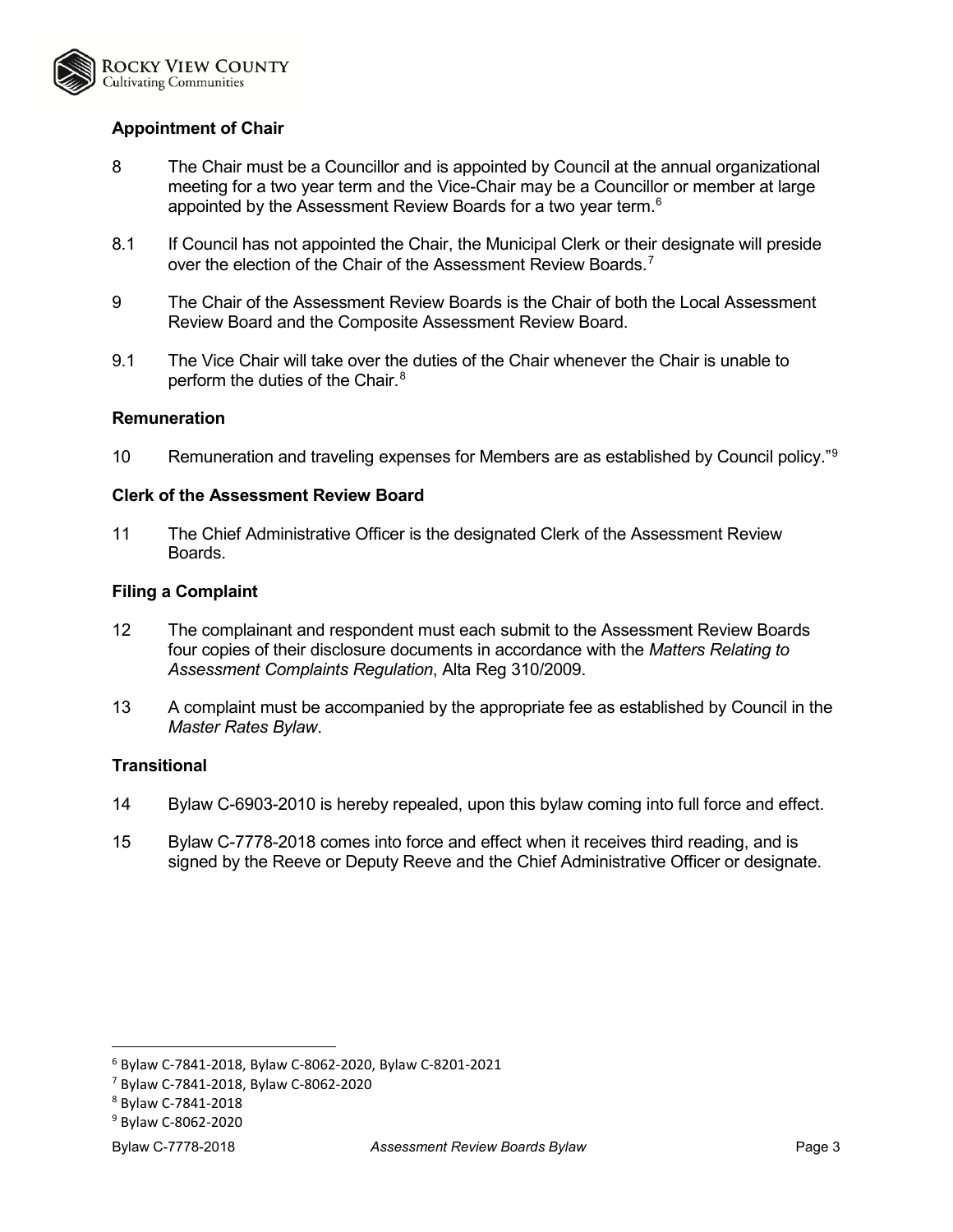

## READ A FIRST TIME IN COUNCIL this 10<sup>th</sup> day of April, 2018

READ A SECOND TIME IN COUNCIL this 10<sup>th</sup> day of April, 2018

UNANIMOUS PERMISSION FOR THIRD READING 10<sup>th</sup> day of April, 2018

READ A THIRD TIME IN COUNCIL this 10<sup>th</sup> day of April, 2018

"Greg Boehlke"

 $\mathcal{L}_\text{max}$  , and the set of the set of the set of the set of the set of the set of the set of the set of the set of the set of the set of the set of the set of the set of the set of the set of the set of the set of the Reeve or Deputy Reeve

"Charlotte Satink"

 $\mathcal{L}_\text{max}$  , and the set of the set of the set of the set of the set of the set of the set of the set of the set of the set of the set of the set of the set of the set of the set of the set of the set of the set of the CAO or Designate

April 10, 2018

 $\overline{\phantom{a}}$  , where  $\overline{\phantom{a}}$  , where  $\overline{\phantom{a}}$  , where  $\overline{\phantom{a}}$  ,  $\overline{\phantom{a}}$  ,  $\overline{\phantom{a}}$  ,  $\overline{\phantom{a}}$  ,  $\overline{\phantom{a}}$  ,  $\overline{\phantom{a}}$  ,  $\overline{\phantom{a}}$  ,  $\overline{\phantom{a}}$  ,  $\overline{\phantom{a}}$  ,  $\overline{\phantom{a}}$  ,  $\overline{\phantom{a}}$  ,  $\overline{\phantom$ Date Bylaw Signed